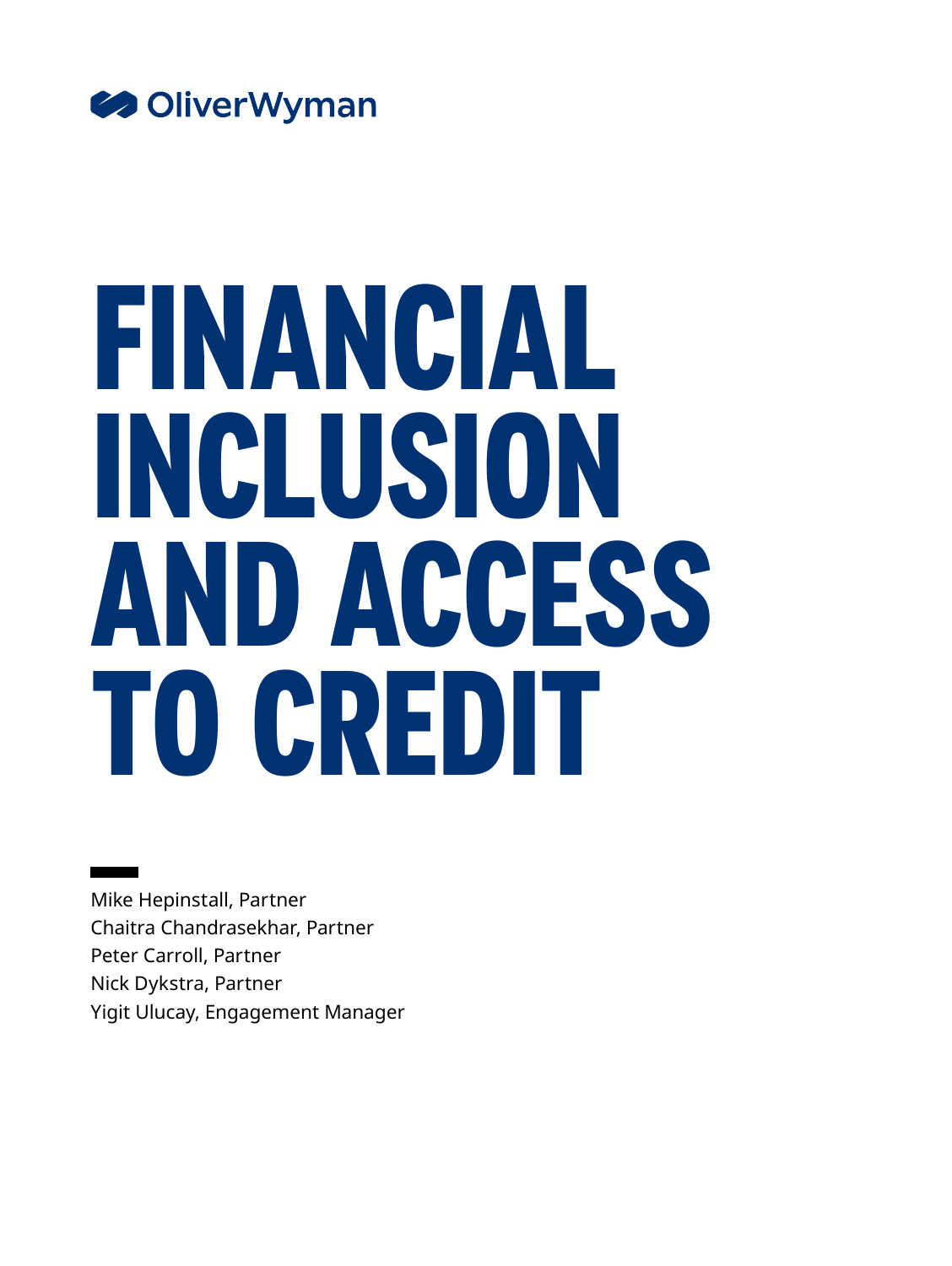## **CONTENTS**

| Who lacks access to credit?              |    |
|------------------------------------------|----|
| How can lenders expand access to credit? | 8  |
| <b>Enhancing analytics</b>               | 10 |
| <b>Expanding the data universe</b>       |    |
| <b>Other ways to extend inclusion</b>    | 16 |
| <b>Conclusion</b>                        |    |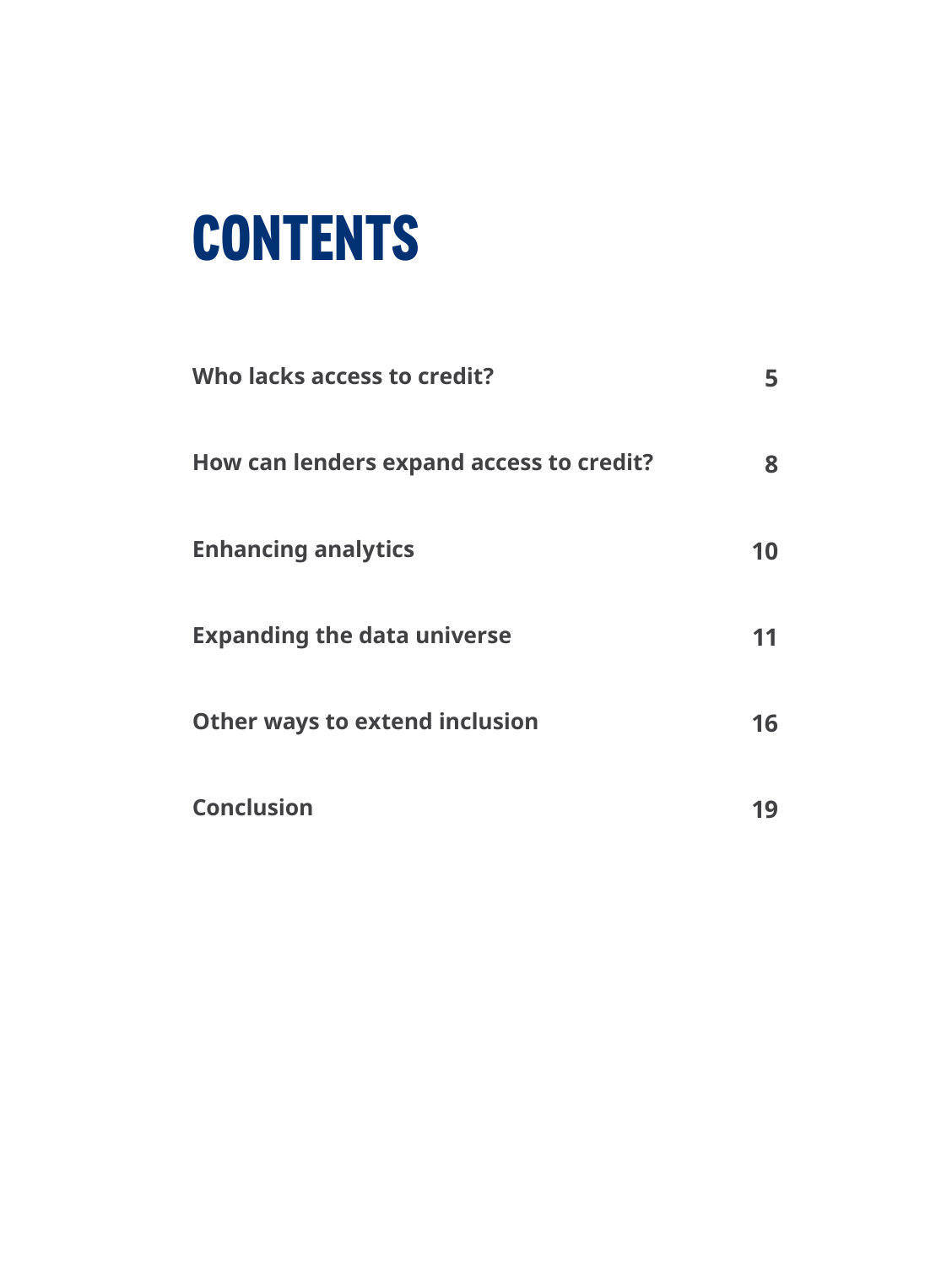Credit plays an important role in modern society. When granted and used responsibly, credit can open doors to opportunities like attending university, buying a car or a home, starting or expanding a business — opportunities that can help people broaden their horizons, build their career and wealth, attain greater freedom or peace of mind. For those with limited savings, credit can also provide a lifeline in case of emergencies.

On the other hand, when credit is overused, or used to finance expenses that a borrower can't afford, it can become a burden. The cost of servicing debt can make it difficult for an overextended borrower to save or to cover other expenses or, ultimately, lead to default. Responsible lenders try to avoid putting anyone in this position.

In seeking to avoid costly defaults, lenders commonly look for evidence of both ability and willingness to pay before they make a loan. Their most reliable gauge of willingness has been to look for a track record of repaying other debts, which creates a Catch-22 for those with little or no credit history. Nineteen percent of American adults (49 million consumers) don't have conventional credit scores. These include 28 million who have no mainstream credit file at the credit bureaus (likely because they never had credit before). They're **credit invisible**. Another 21 million have some limited information in their mainstream credit file, but not enough to generate a conventional credit score. They're **unscorable**.

In addition to these groups, another 57 million have scores that classify them as **subprime** — meaning that most lenders wouldn't lend to them, at least not at the same interest rates as prime borrowers. While a subprime credit score often reflects specific negative credit information, it may only represent a limited view. In the absence of recent positive history, even a small amount of dated negative information can drag down a person's score, making it difficult to reestablish credit.

To different degrees, each of these groups faces information barriers to establishing credit, and these barriers create a source of frustration for those caught on the wrong side of them. At a societal level, such information barriers contribute to perpetuating disparities in access between historically advantaged and disadvantaged groups. For instance, while legal and regulatory reforms have long since banned the practice of redlining, Black and Hispanic Americans are still far more likely than White Americans to be credit invisible or unscorable, and less likely to gain access to mainstream credit.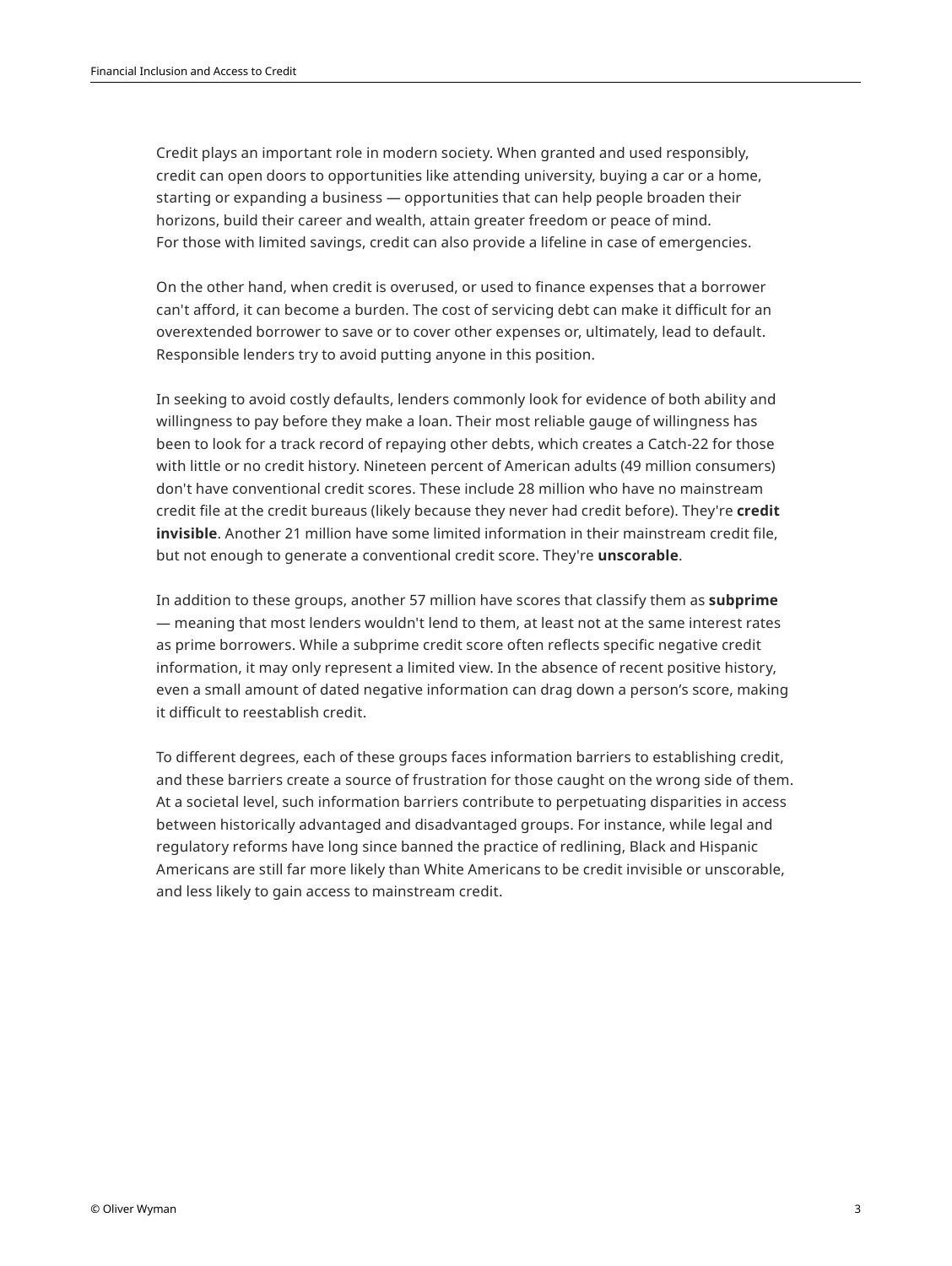As an industry, lenders can do better. They can expand access to credit, improving their social impact while growing their business, all without taking on undue risks. In recent years, expanded data sources have become increasingly accessible for credit decisioning. These include additional sources of payment history, more detailed and reliable information on current payment capacity (i.e., updated income and expenses), new attributes derived from such information, and alternative scores built upon such incremental information. By drawing upon these already-available data sources, lenders could score essentially all 21 million consumers who are conventionally unscorable, as well as the majority of applicants from the 28 million credit invisibles. For instance, Experian® estimates its Lift Premium<sup>™</sup> score can score 96 percent of American adults — a significant increase from the 81 percent that are scorable with conventional scores relying on mainstream credit data. In addition, such enhanced scores would enable 6 million of today's subprime population to qualify for "mainstream" (prime or near-prime) credit.

The research leading to this report was conducted by Oliver Wyman and supported by Experian who shared data-driven perspectives in bringing new data-related products to market. The views expressed in this report are those of the authors.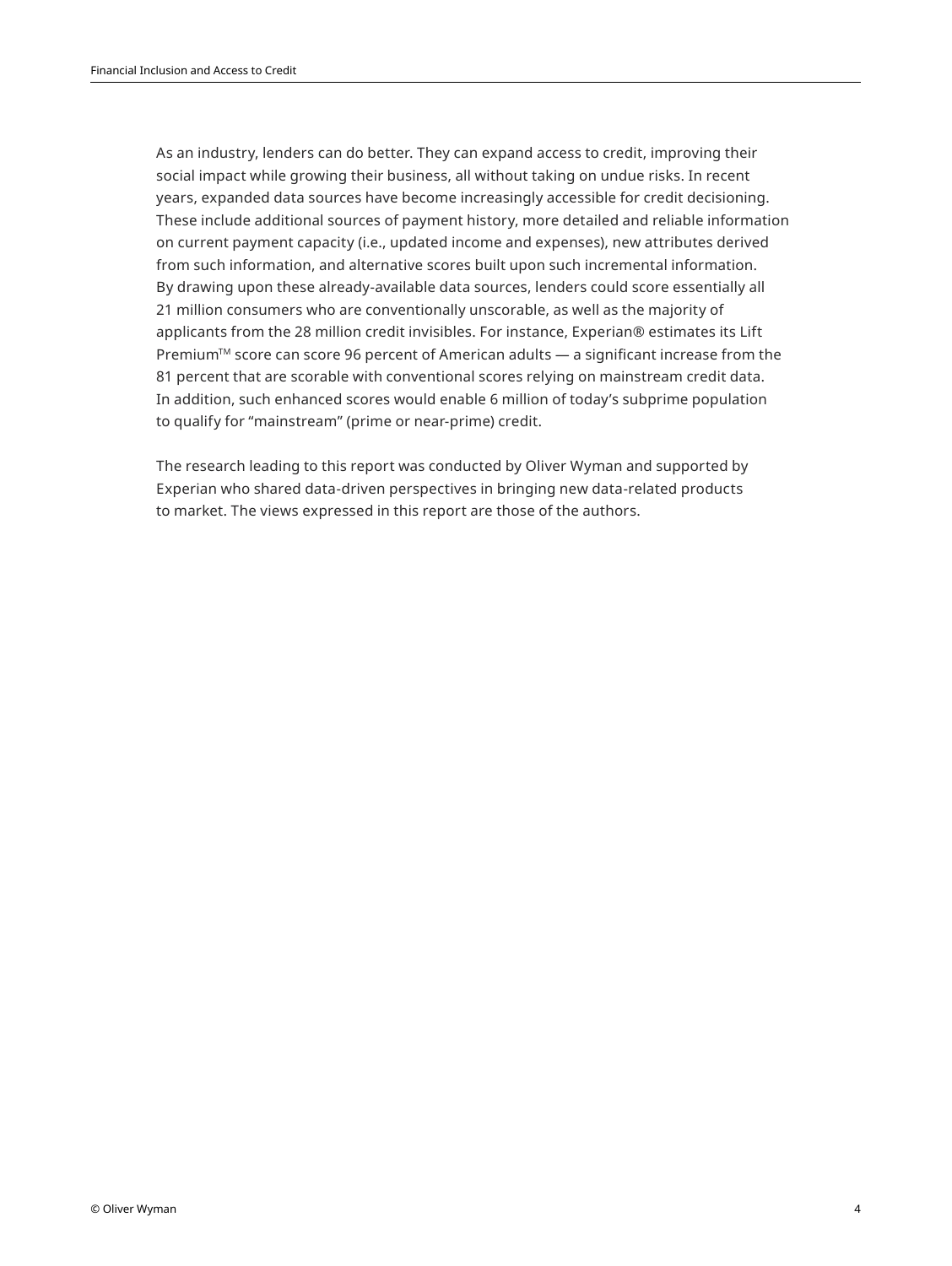## **WHO LACKS ACCESS TO CREDIT?**

Our analysis, based on Experian data and previous CFPB research, suggests that 28 million American adults are credit invisible and another 21 million are unscorable (see Exhibit 1).<sup>1</sup> Of those with scores, 57 million are categorized as subprime, which typically indicates they could borrow only at significantly elevated interest rates. Hence, 106 million Americans, or 42 percent of the adult population can't get credit at mainstream interest rates. Of course, many of these individuals genuinely pose greater credit risk. But among those 106 million are many millions who could qualify for credit at mainstream rates if additional data were brought to bear.

### **Exhibit 1: Current state of access to credit**

# of people in million (% of total U.S. adult population)



Note: Although sources roughly agree on the combined total of ~50 million invisibles and unscorables, they disagree on the split. VantageScore® estimates 11 million invisibles and 37 million unscorables based on 2019 Census (respectively, 4 percent and 15 percent of U.S. adult population), while the CFPB estimates 26 million invisibles and 19 million unscored by "a commercially available credit scoring model that is consistent with most credit scores used today" based on 2010 Census (respectively 11 percent and 8 percent of U.S. adult population). Exclusion logic applied by the CFPB to remove suspected "fragment files" may explain differences in these estimates.

Source: Oliver Wyman Analysis; Experian and CFPB data

<sup>1</sup> Outputs shown here and in subsequent pages (unless noted otherwise) are based on Oliver Wyman analysis using a random sample of consumers with Experian credit bureau records as of September 2020. The sample is reweighted to match the distribution of unscorables and scorables from CFPB's Credit Invisibles (May 2015) to account for impact of suspected "fragment files". By definition, the sample population does not include invisibles. Outputs on invisibles are based on CFPB's analysis. Credit tier categorization used is based on VantageScore thresholds: Subprime [350–659]; Near prime [660–719]; Prime [720–850]

<sup>2</sup> VantageScore is a registered trademark of VantageScore Solutions, LLC.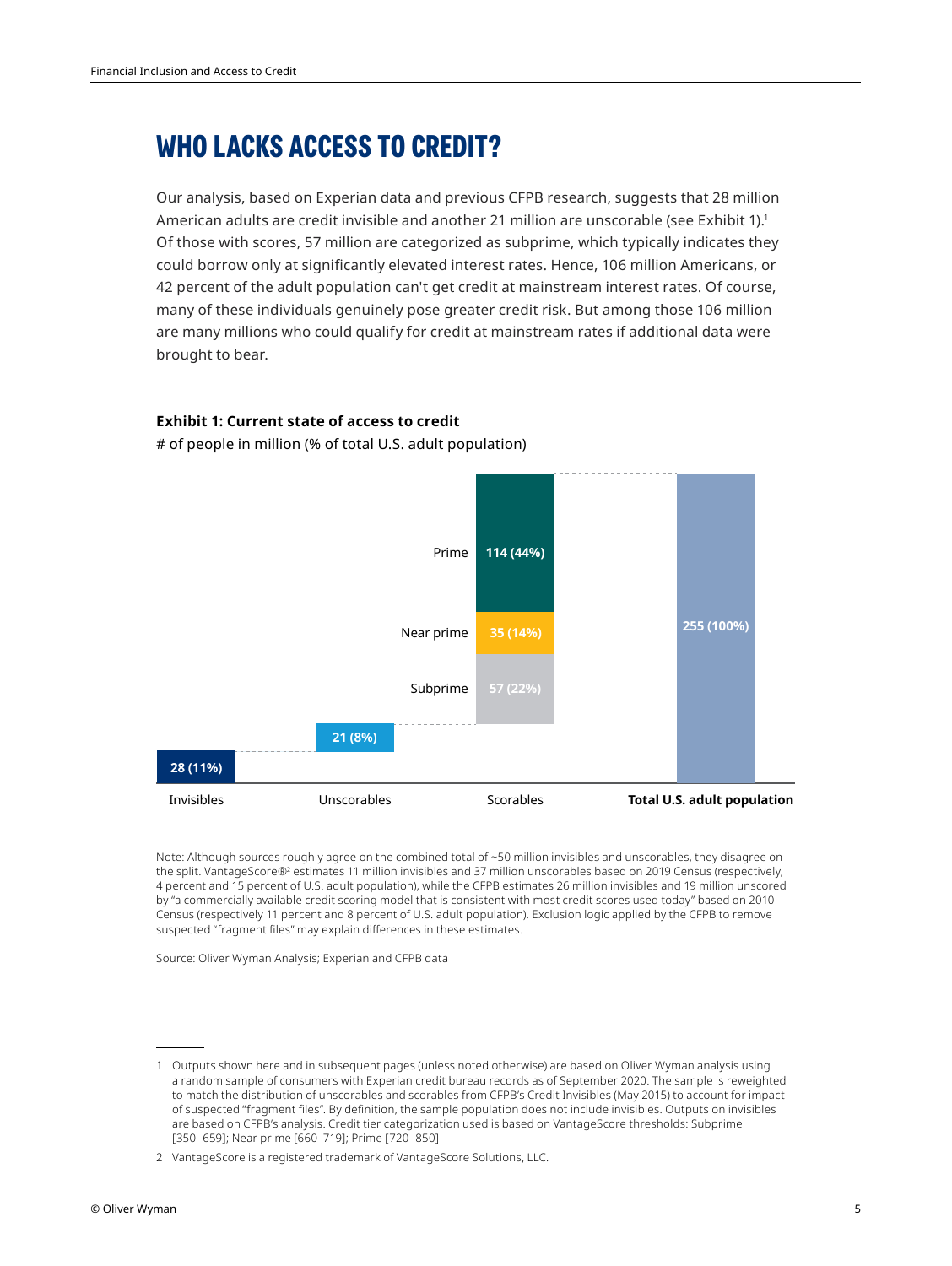There are several common reasons people are invisible, unscorable or lack access to credit.

**Immigrants** are disproportionately represented among the invisible for the simple reason that they lack a credit history in the United States when they first arrive, even if they have one in their home country.

**Youth** is the most basic and widespread explanation of credit invisibility. Forty percent of invisibles in the United States are under the age of 25. This is unsurprising given that everyone enters young adulthood without a credit history. However, most people quickly gain one. Thirty-five percent of 18- and 19-year-olds are already credit visible and this figure increases to 91 percent with 25- to 29-years.3 Common paths to becoming visible and scorable are through student loans, student credit cards and guaranteed credit (for example, by parents or other relatives), which do not require the individual to have a prior credit history.

However, these paths aren't equally accessible to all — not everyone goes to college, and not everyone has a parent or relative with good credit who will act as a guarantor. Consumers from **low-income** areas are less likely to have these advantages. For instance, while 30 percent of borrowers in high-income neighborhoods rely on a creditworthy guarantor, only 15 percent of borrowers from low-income neighborhoods do.4 This helps to explain why almost 30 percent of consumers in low-income neighborhoods are credit invisible and an additional 16 percent are unscorable, compared to 4 percent and 5 percent, respectively, for those living in higher income neighborhoods.<sup>5</sup> Even among those who are scorable, low or unstable income can act as a drag on broader financial health, which can lead to genuine differences in the credit risk that scores measure.

**Bad experiences** with credit also restrict access to credit, in two ways. First, a prior default makes lenders reluctant to extend credit again, even when a consumer's financial circumstances are materially better than at the time of the prior default. An extended period without credit after a default may eventually render a borrower unscorable, regardless of her current real creditworthiness. Second, the consumer herself may be deterred from seeking credit, even when it would be financially prudent, because she has become fearful of borrowing. Such fears can also circulate in broader social communities where friends and family members have had bad experiences with credit or other financial services. As a result, a lack of trust can become a further barrier to effective financial inclusion.

Although these barriers aren't uniquely determined by race or ethnicity, there's reason to believe they contribute to significant differences in credit access between ethnic groups.

<sup>3</sup> Credit Invisibles, The CFPB Office of Research, May 2015.

<sup>4</sup> Becoming Credit Visible, The CFPB Office of Research, June 2017.

<sup>5</sup> Credit Invisibles, The CFPB Office of Research, May 2015.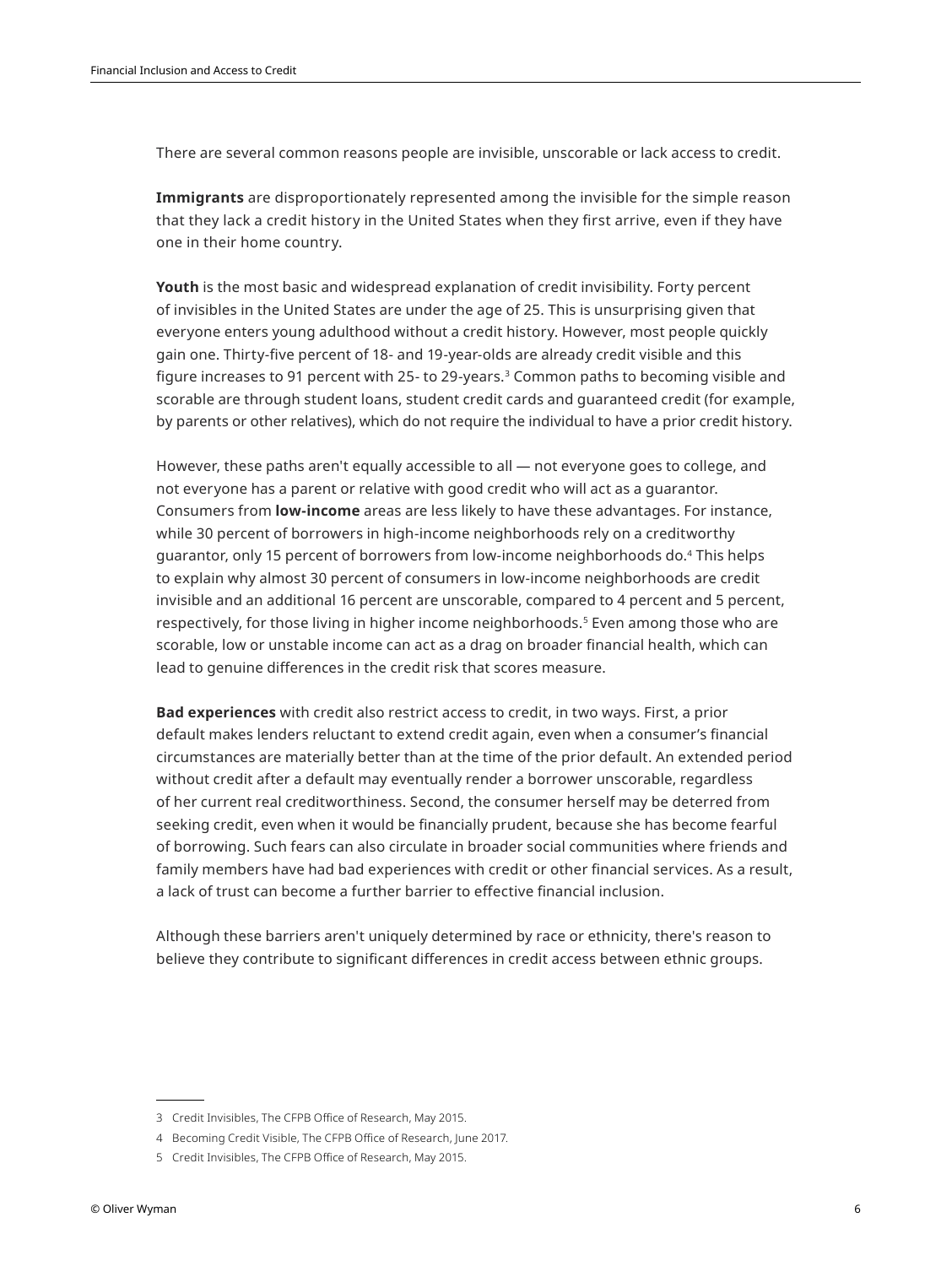For instance, as of the 2019 Census, tracts with majority<sup>6</sup> Black populations have 39 percent lower average income than those with majority white populations, and 41 percent lower proportions of people with a bachelor's degree or higher.7

While lenders generally don't collect race data except where required by law, methods have been proposed to proxy for race on a statistical basis, enabling comparison of aggregate outcomes at a group level. Exhibit 2 (below) shows estimates of how aggregate credit access statistics vary by racial groups based on one such method, known as Bayesian Improved Surname Geocoding.<sup>8</sup> The differences are considerable — for instance the Black population is estimated to have a far larger share of credit invisibles, unscorable consumers and subprime (collectively about two thirds of the Black population of credit-eligible age), compared to the white population (in which those three groups collectively represent a little over one third).



**Exhibit 2: Access to credit by race and ethnicity**

Differences in access to credit by race and ethnicity % of total in each segment

> Compared to whites, blacks are 1.8x more likely to be credit invisible or unscorable.

Even when scorable, they are 1.9x less likely to have access to prime or near-prime rates.

Source: Oliver Wyman Analysis

7 U.S. Census Bureau, 2015-2019 American Community Survey 5-Year Estimates

<sup>6</sup> Tracts with more than 50% of people from a certain race

<sup>8</sup> Using publicly available information to proxy for unidentified race and ethnicity, The CFPB Office of Research, 2014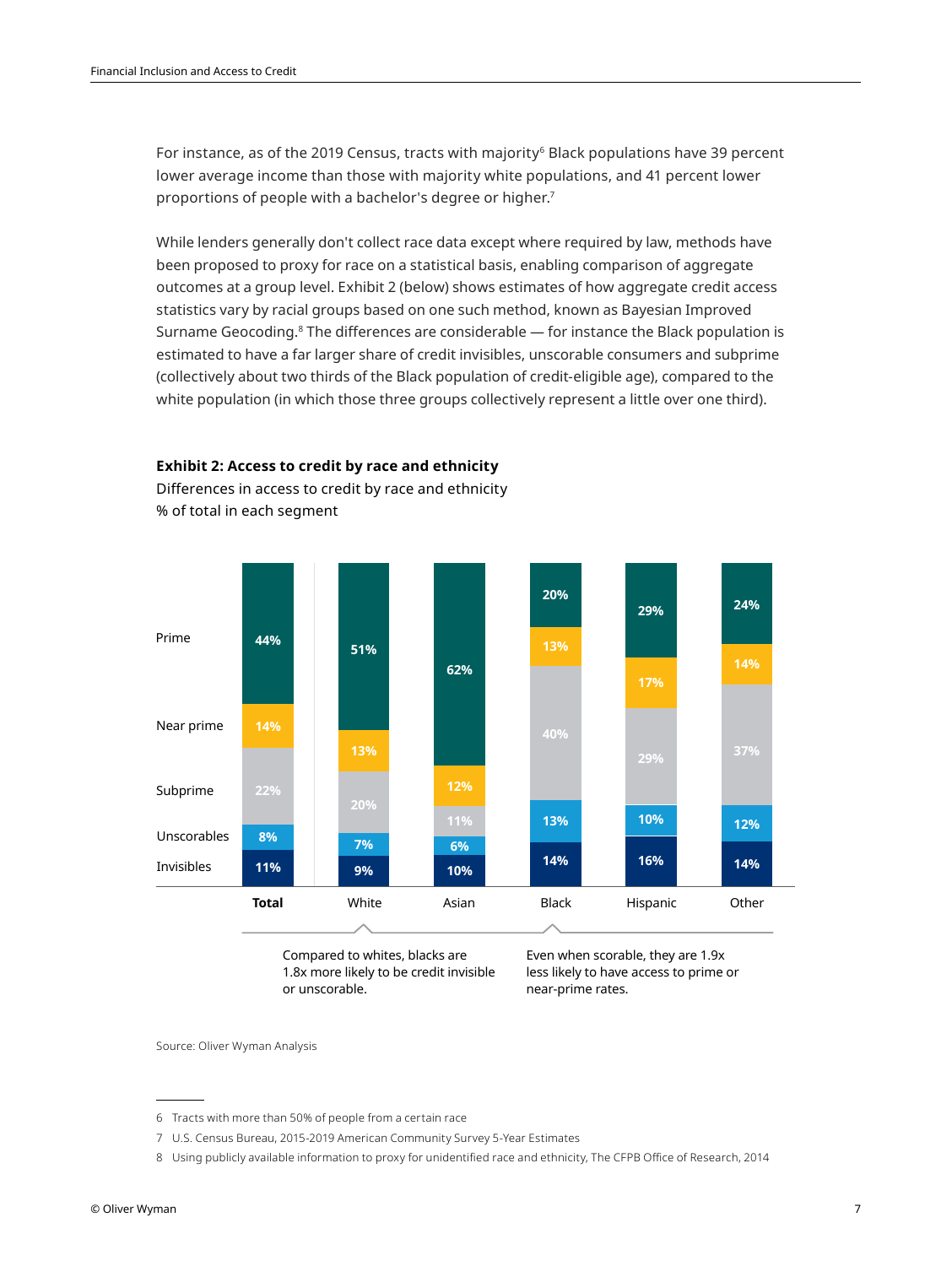## **HOW CAN LENDERS EXPAND ACCESS TO CREDIT?**

Consumers who are likely to repay loans but can't access credit face an information barrier. Lenders would happily lend to them, if only they had a better understanding of consumers' financial situation and knew that they were likely to repay loans. After all, by understanding of the consumer's full financial situation, lenders can expand their businesses while mitigating risk.

To access this opportunity, lenders must increase the number of customers whose credit quality they can assess. And they must improve their ability to identify the true credit quality of borrowers. Or, in other words, they must improve their risk differentiation.

Risk differentiation relies on credit scores that rank consumers from least likely to default on a loan (highest score) to most likely (lowest score). While credit scores are intended to predict the likelihood of default on a loan, they describe only the borrower. A loan's risk may also depend on its terms (e.g., required payment schedule) and the economic environment. But for any given type of loan, a probability of default can be associated with a credit score by observing the percentage age of consumers with that score who have defaulted in the recent past.

Suppose the probability that a borrower with a credit score of 680 will default in a one-year period is 4 percent (or 1-in-25). Suppose also that, for the credit product in question, the loss given default is 50 percent: that is, when a borrower defaults, the lender on average recovers only half of the amount advanced. Then the expected loss when advancing credit to people with this score is 2 percent of the loan amount (4% x 50% = 2%).<sup>9</sup> If the lender's pre-tax profit margin on performing loans is 1.95 percent, it won't advance credit to people with this credit score. After all, it stands to lose more money than it makes. In this case, 24 out of 25 customers with this credit score would not default. But because one default costs the lender more than the margin from 24 performing customers, taken as a whole this score segment may not qualify for credit at this rate.

<sup>9</sup> This is a simplification of the risk-related costs faced by a lender, but the complications are irrelevant to the point at hand.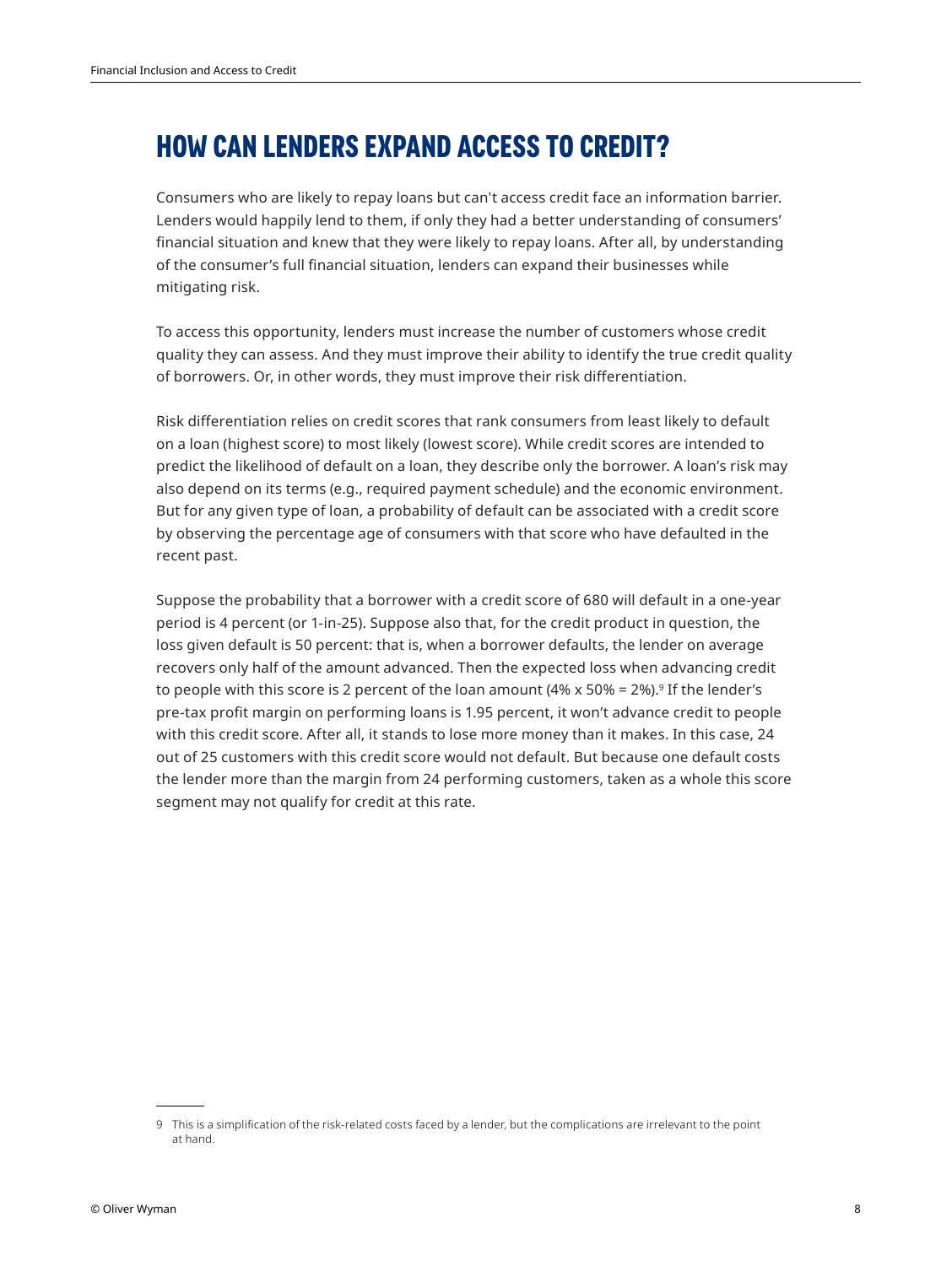If lenders could better distinguish the risk of individual consumers, the lendable population would increase — to the benefit of both borrowers and lenders. The effect of improved risk differentiation can be seen in Exhibit 3. If a lender had perfect risk foresight, it would be able to allocate every consumer to one of two groups: those who will default (100 percent probability of default) and those who will not (0 percent probability of default). This perfect foresight is humanly impossible. But imperfect risk differentiation is possible. As it improves, it more closely approximates this ideal: That is to say, the curve in Exhibit 3 becomes even steeper at the far left and flatter in the middle, isolating only a small fraction of people with very high risk as unlendable, while identifying a larger portion as having low enough risk to be lendable.

### **Exhibit 3: Illustrative depiction of lendable population with increased risk differentiation**



Source: Oliver Wyman Analysis

Risk differentiation is achieved by data analysis, and it can be improved by using more or better data and by improving analytical techniques. The next two sections consider the prospects for extending credit inclusion in these two ways.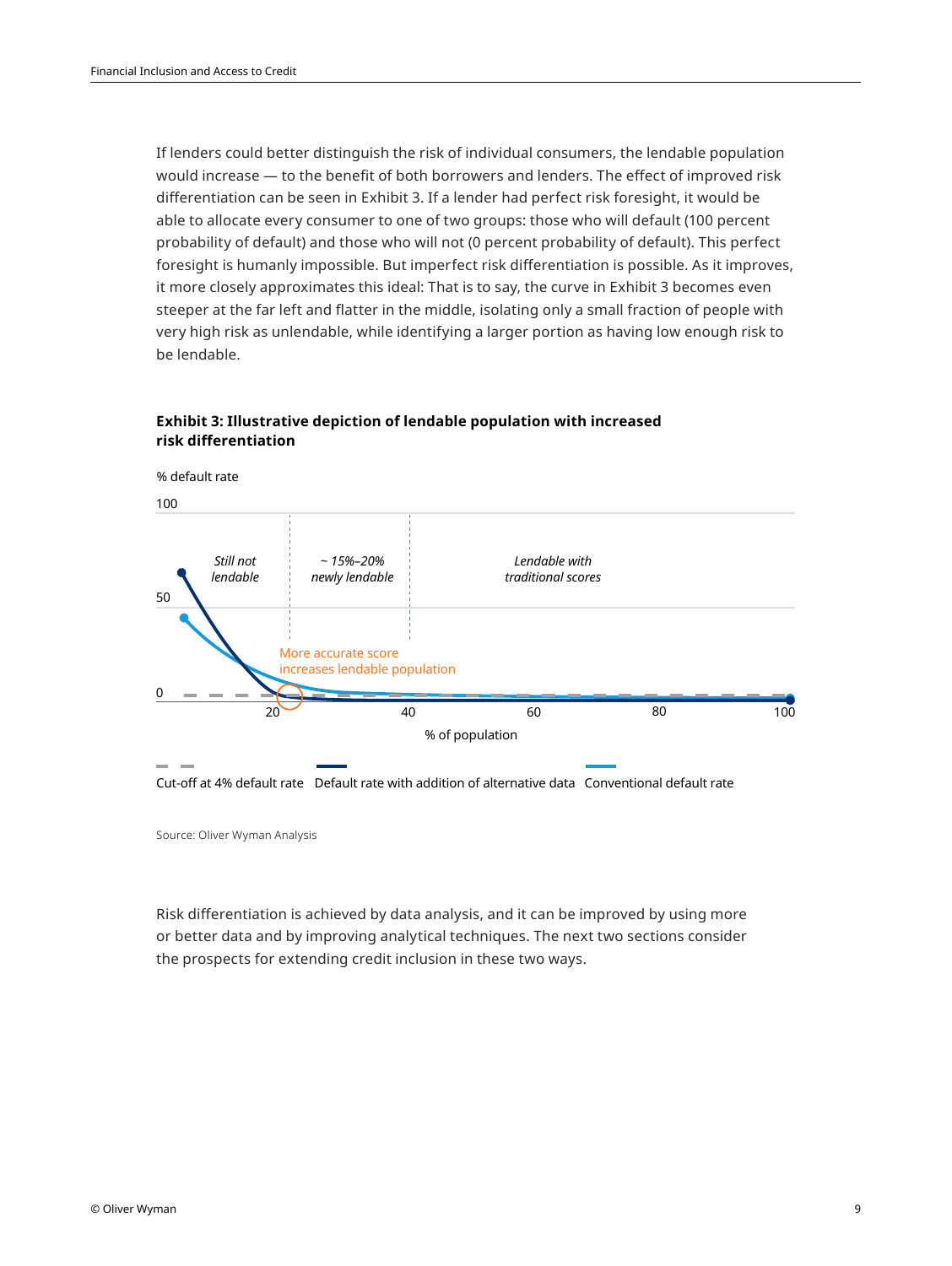## **ENHANCING ANALYTICS**

Analytical techniques turn data on prospective borrowers into information about their likelihood to default. For any given set of data available to the lender (or credit bureau), better analytical techniques can extract more information. In other words, these techniques can more accurately differentiate and quantify the risk presented by borrowers on the basis of the data available. In recent years, the application of machine learning techniques to credit data has enabled several opportunities for enhancement.

First, the use of machine learning in the process of model development research has helped identify new predictive attributes, even on the basis of a consistent set of raw data inputs. Examples include trended attributes, which extract further risk signals from the variations in account-level performance within a window of recent history, as well as interaction effects derived from the combination of two or more simpler attributes.

VantageScore® 4.0 is one example of a score that has been developed with such additional attributes, helping it to score a larger number of otherwise unscorable consumers particularly those with existing but thin credit files. These analytics enhancements can shift the boundaries of the scorable population by 19 million without expanding the data universe. Nearly one-third of these "newly scorable" (6 million) are Blacks and Hispanics. While most are subprime, two million are near-prime and could likely obtain credit at near mainstream rates of interest (see Exhibit 4).



## **Exhibit 4: Impact of enhanced analytics on unscorables**

Top: % of visibles, Bottom: % of unscorables (# of people in millions)

Source: Oliver Wyman Analysis; Experian data

<sup>10</sup> Scoring with enhanced analytics refers to VantageScore 4.0 model run on traditional credit bureau data from Experian.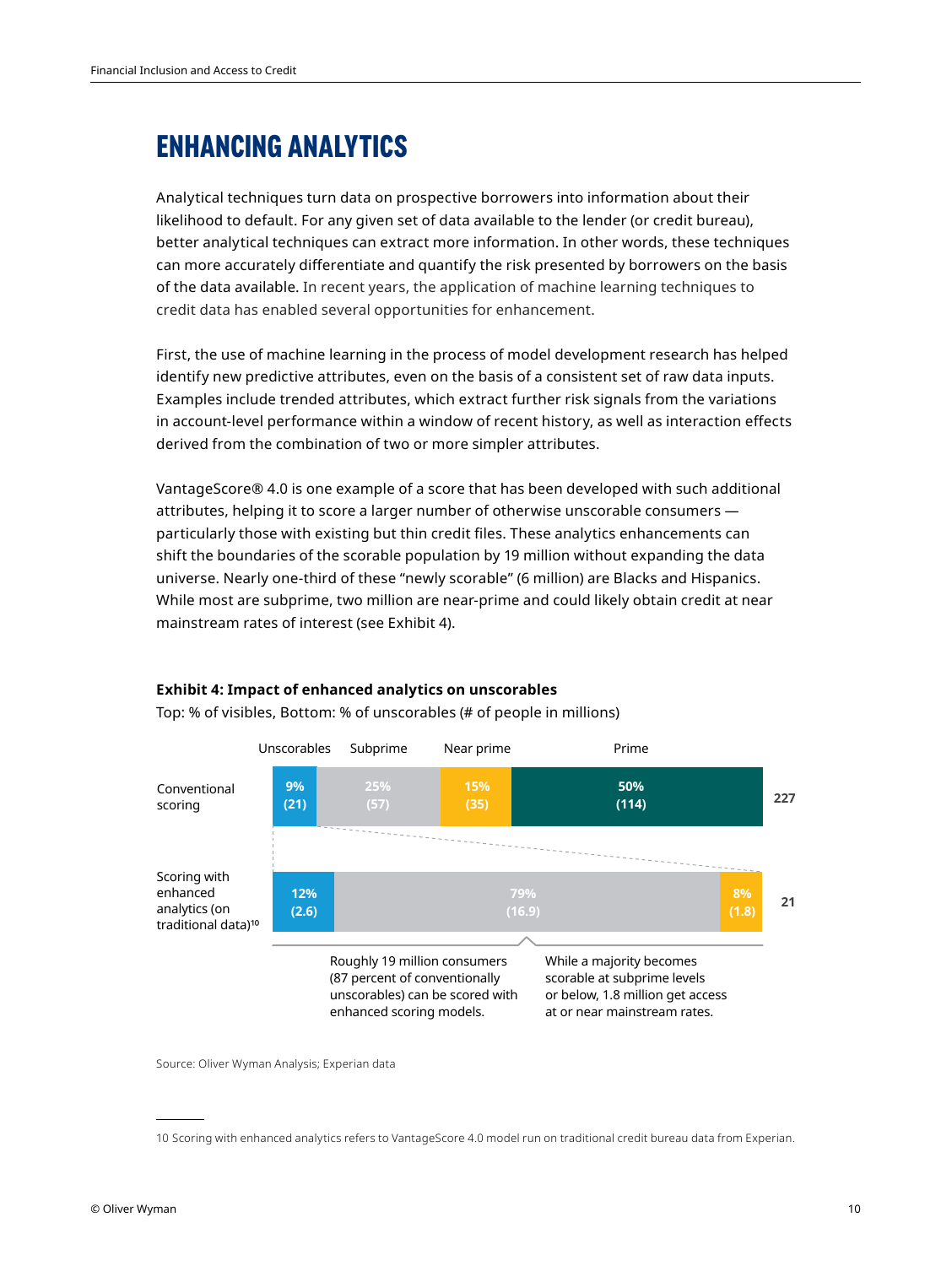Second, the use of machine learning has helped to accelerate the exploration of new data sets. It has allowed researchers to identify promising attributes in new data sources and evaluate them for their potential to improve scores more quickly than would have been the case with traditional regression analysis techniques. For example, when exploring payment data from transaction accounts, machine learning techniques can be used to rapidly identify and evaluate potential attributes relating to cash flow stability, income growth or composite attributes that relate balance to monthly expenses.

Third, machine learning techniques are increasingly being used in the final model specification of credit scores, which can result in scores that better differentiate risk than a logistic regression using the same attributes. To deploy such scores directly in credit decisions, lenders need to be able to explain the key factors underlying any individual decision while also meeting fair lending obligations, which must be evaluated at a broader population level. Establishing proper control and transparency to meet these obligations has been an area of significant work for the industry, but is now bearing fruit as workable approaches are established and reviewed. For instance, Experian's Lift Premium score uses a proprietary Experian-boosted decision tree algorithm, which builds upon similar concepts as open source extreme gradient boosting (XGBoost) but adapts established practices from traditional credit scoring, including monotonicity constraints and treatment logic for special values (e.g., missing value codes). Experian then worked with outside counsel to conduct fair lending analysis including testing for disparate impact, evaluation of business justification, and consideration of potential alternatives.

## **EXPANDING THE DATA UNIVERSE**

Even when using some of the advanced analytic techniques described above, sophisticated models are only as useful as the data that feeds into them. To significantly expand the visible, scorable and lendable population, bureaus and lenders must draw on a wider range of data sources.

Traditional credit reports include little beyond the borrower's credit history with mainstream lending products. But, as we explain in this section, there's much other data that can help to predict a borrower's probability of servicing her loan.

**Noncredit payments** include payments on rent, utilities (such as telecoms and electricity) and subscriptions (such as Netflix). These can provide strong signals about consumer creditworthiness. For example, reliable payment history on utilities can identify better credit risks among consumers without a credit history.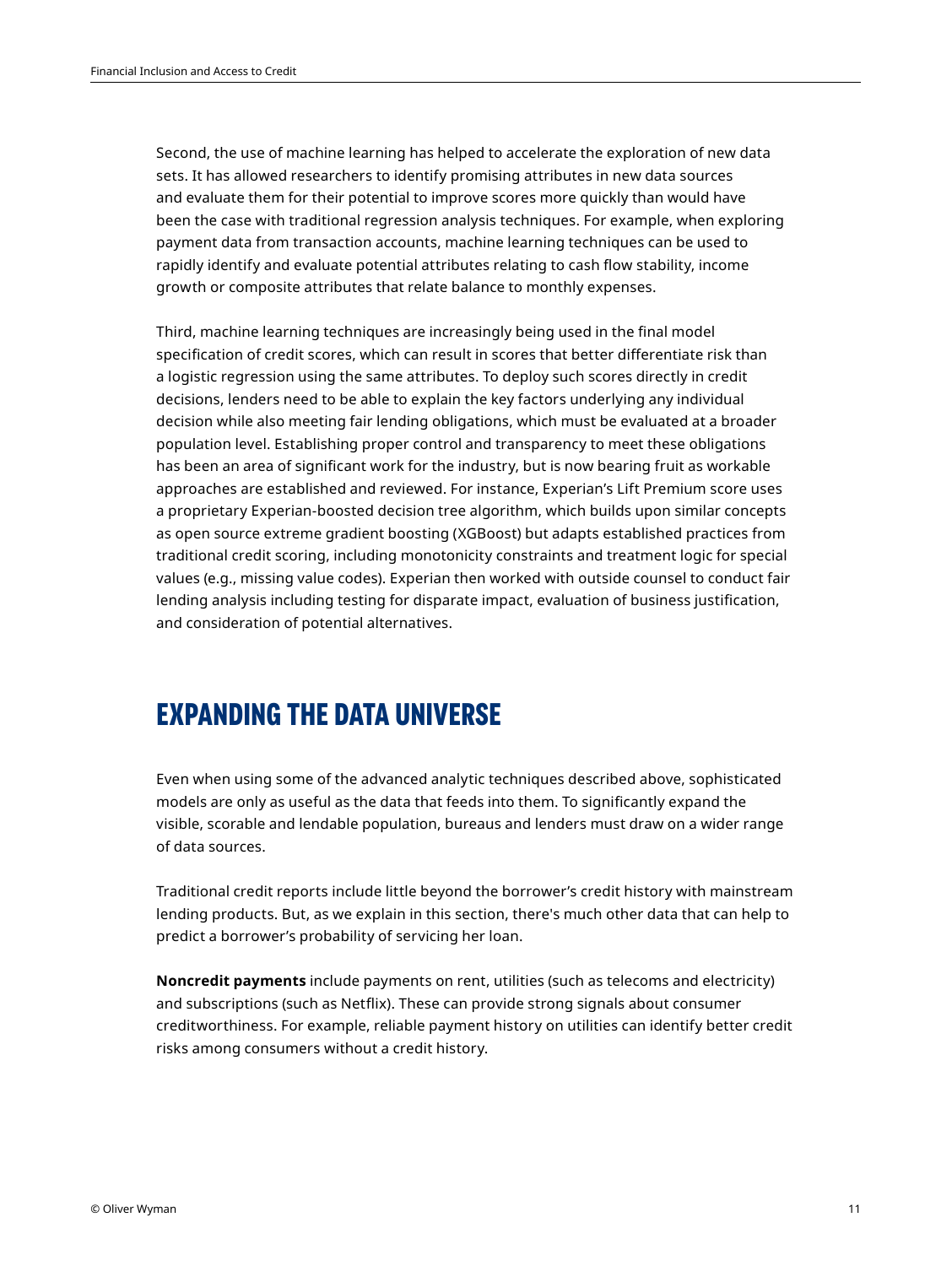Noncredit payment data can also provide extremely wide coverage. Ninety-one percent U.S. adults have at least one utility account in their name.<sup>11</sup> Ninety-seven percent own a cell phone.12 About a third of American households rent their home, including larger shares of those with a Black or Latino head of household. Yet this data is rarely included in credit files. For example, only 5 percent of renters have their rent payments regularly reported on their credit bureau report.13

The noncredit payment data reported to credit bureaus is now primarily negative. Severe delinquencies and collections are reported, but on-time payments usually aren't. Negative payment data is useful to lenders because it helps them identify and avoid consumers with a higher likelihood of defaulting. But without positive data, they miss an opportunity to identify the creditworthy among borrowers who lack a credit history. Positive payment records are also important to balance against the negative in order to identify borrowers who may have struggled in the past, but whose situation or attitude toward credit has improved.

One reason positive noncredit payment data isn't used is that telecoms, utilities and the like aren't obliged to provide it to credit bureaus, and they have reason to be reluctant. For example, telecoms may fear that they'll be giving valuable information to companies competing for their customers. And, although many households rent, the fragmentation of the rental market means that collecting this data from landlords can be costly or impractical.

Lenders and credit bureaus can overcome such obstacles by putting the power in consumers' hands to share this data in digitally. For instance, Experian Boost™ provides a method for consumers to permission access to transaction data from their deposit accounts or credit cards and parses this data to identify recurring payments of specific types. These already include utility and cell phone bills and have expanded to include certain subscriptions like streaming services. Fannie Mae has announced plans to identify rental payments from applicants' bank-account information by similar means.

Such practices are likely to become more common as consumers become more willing to share their data. Fifty-eight percent of consumers surveyed by Experian in 2019 stated their willingness to share utility payment information with lenders, up from 48 percent in 2018.<sup>14, 15</sup>

**Demand deposit account (DDA) data** can play a wider role beyond identifying noncredit payment history. Where available, this information can provide broader insight into a consumer's underlying financial health, such as stability and growth of income, sufficient savings, and a low debt-to-income ratio.

<sup>11</sup> Adopting Alternative Data in Credit Scoring Would Allow Millions of Consumers to Access Credit, Urban Institute, March 2021.

<sup>12</sup> Use of smartphones and social media is common across most emerging economies, Pew Research Center, March 2019.

<sup>13</sup> Fannie Mae Aims to Make Home Loans More Accessible, Wall Street Journal, August 2021.

<sup>14</sup> State of Alternative Credit Data, Experian, 2018.

<sup>15</sup> State of Alternative Credit Data, Experian, 2019.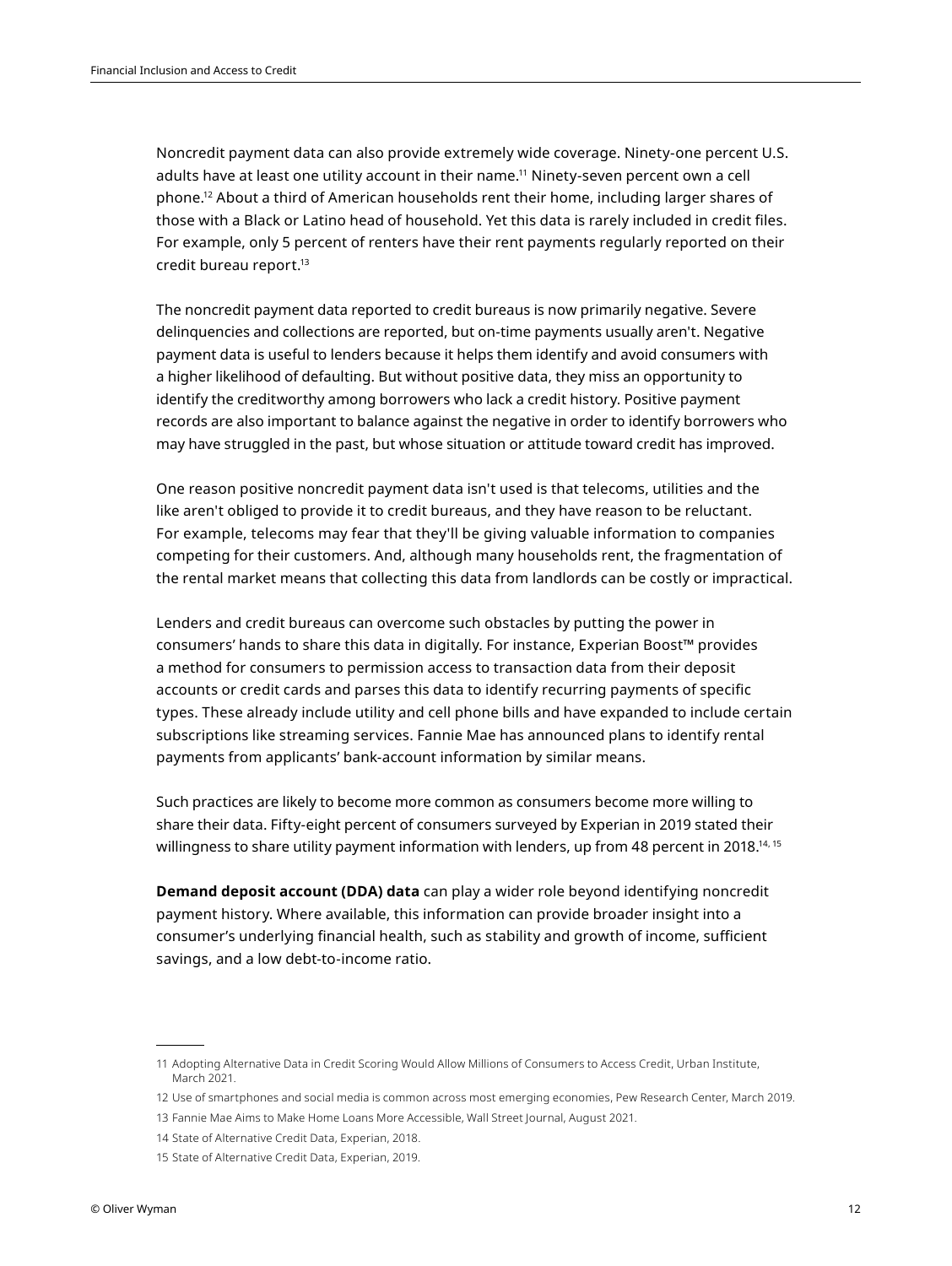For employees on a regular payroll, direct deposit has become near-ubiquitous, with almost 94 percent receiving their pay in this manner.<sup>16</sup> As a result, DDA data provides lenders with an alternative to the paystub data provided by payroll companies. For example, Experian offers income verification based on up to 24 months of DDA transaction data.

More broadly, measures of financial health can make excellent signals of ability to pay, allowing for separation of risk among those without prior credit history and even providing a strong complement to credit bureau information for those with existing credit scores. For instance, even a consumer with a prime credit history may present elevated risk if she has overextended herself, taking on expenses beyond her income without a buffer of savings. On the other hand, a consumer with a history of struggling to pay her heating bills in the winter might present as a lower risk if she has just taken on a higher-earning job, enabling her to pay all her bills and begin saving money.

A growing number of lenders use such data to inform credit decisions, but the scope of their efforts varies. For instance, many banks believe in the value of this data but have only begun the work to use it, starting with their internal deposit data from customer relationships. In contrast, many fintechs have limited or no internal deposit history but work with data aggregators, such as Plaid, Finicity, MX and Yodlee, to access bank account data for credit decisioning, with customer permission granted during the application process.

Of course, getting customers to share bank account data is not trivial. Detailed transactional data can include sensitive information that customers may be reluctant to share. To overcome this reluctance, lenders can explain how the data will be used, (if at all) and protected against unauthorized access and provide a transparent and customerfriendly process for revoking access. Lenders should also explain how borrowers stand to benefit, for example, through a more streamlined application process, an increased chance of approval, a lower interest rate, or access to additional product features or services. Depending on the product and broader application process, different benefits may be more salient to the customer, which may suggest different placement in the application workflow — e.g., early in the process to benefit from streamlining or later in a "second look" workflow for consumers who would otherwise be declined or receive a higher interest rate.

**Alternative financial services data** covers nonbank-supplied credit, such as payday loans, installment purchases, rent-to-own accounts and auto title loans. With a hundred million Americans using alternative credit, this data source has broad coverage.17 And because alternative financing is typically used by people who lack access to traditional credit, drawing on this data is important for expanding access to credit.

<sup>16</sup> https://www.nationalpayrollweek.com/wp-content/uploads/2020/09/2020GettingPaidInAmericaSurveyResults.pdf

<sup>17</sup> Clear View Attributes Product Sheet, Experian, 2019.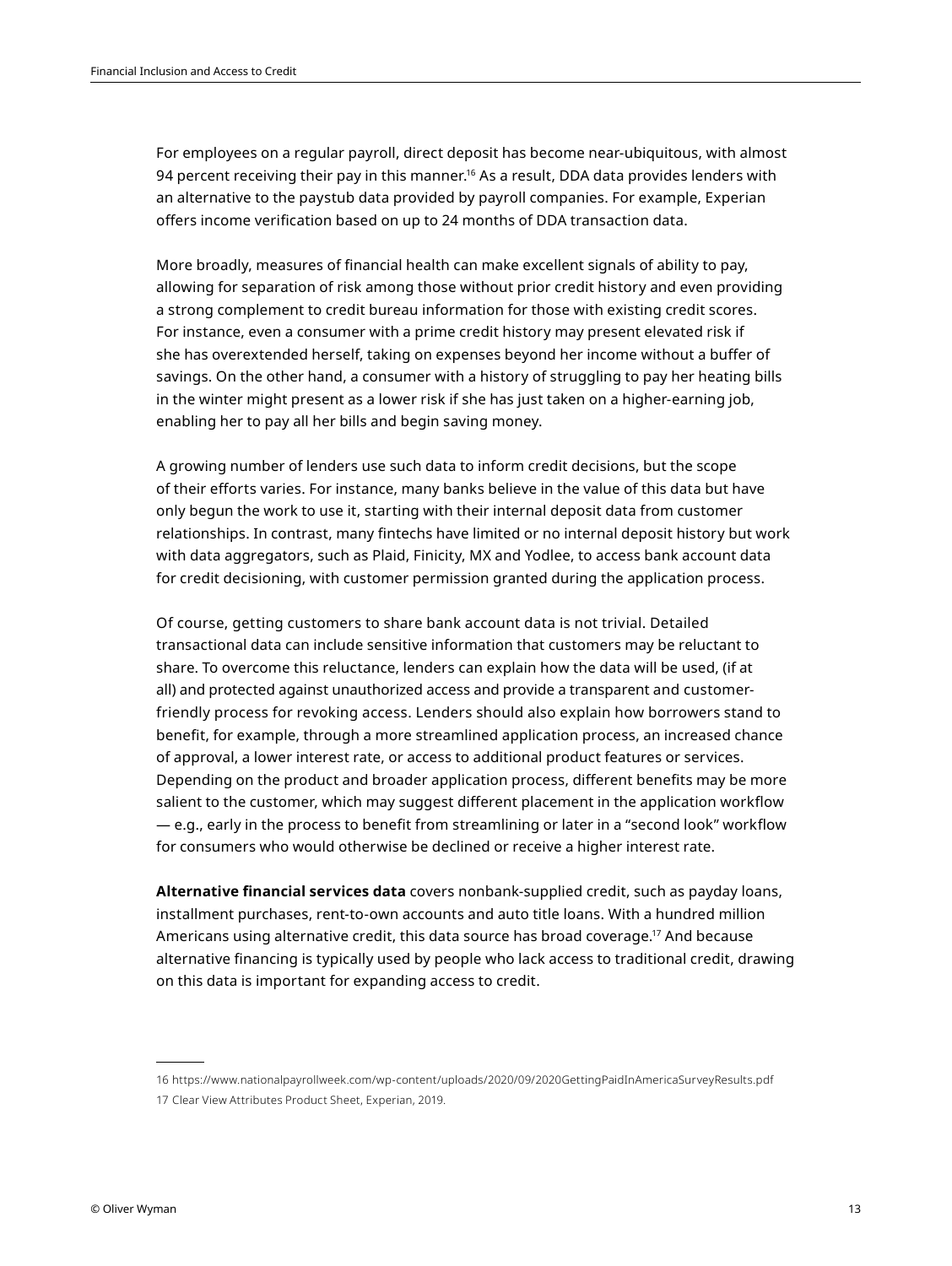Being a close proxy to mainstream credit data, it carries a strong signal regarding creditworthiness. It's especially helpful for differentiating risk among borrowers who haven't previously qualified for mainstream (prime or near-prime) credit.

Some of these products, particularly payday or auto-title loans, are typically not reported by lenders to the national credit reporting agencies, though they may be reported as collection accounts by third-party debt collectors if the consumer defaults. Increased reporting of on-time payments, payments would help to reduce the credit invisible population. In the last few years, national credit reporting agencies have expanded into the alternative financial services data space by acquiring alternative credit bureaus. For example, Experian acquired Clarity Services.

**Expanded public records** data goes beyond the limited public records information found in standard credit reports. This can include professional and occupational licenses, property deeds and address history.18 This data is available through alternative credit bureaus, such as LexisNexis, and doesn't require the customer's permission to use (being a matter of public record).

Although this data doesn't concern payment behavior, it can reveal assets and other indicators of personal or professional stability. For example, having an occupational license is a strong positive signal, suggesting personality and behavioral traits that generally translate into reliable credit behavior.

**Foreign credit history** data can be used to calculate a U.S.-equivalent score that lenders can use to lend to internationals or immigrants without any credit history in the United States. For example, Nova Credit works with lenders to incorporate their U.S.-equivalent scores into the credit decisioning process.

\*

To estimate the number of Americans who would be made visible, scorable or lendable by drawing on all of these data sources together, we would need to assemble a representative sample of adults for whom all this data is available and then compare the results when scoring them using only traditional data and when also using the additional data. Unfortunately, this isn't currently an option, as scoring models are limited in what they can capture.. Equally important, one of the sources that could be very powerful — customerpermissioned access to deposit data — is still early in the adoption cycle, so the consumers who have opted in so far aren't necessarily representative of the wider population.

However, we can do this for some of the additional data. Experian's Lift Premium draws on traditional credit history, expanded public records and alternative credit data.

<sup>18</sup> Successfully Lend to the Underbanked Consumer, LexisNexis, February 2010.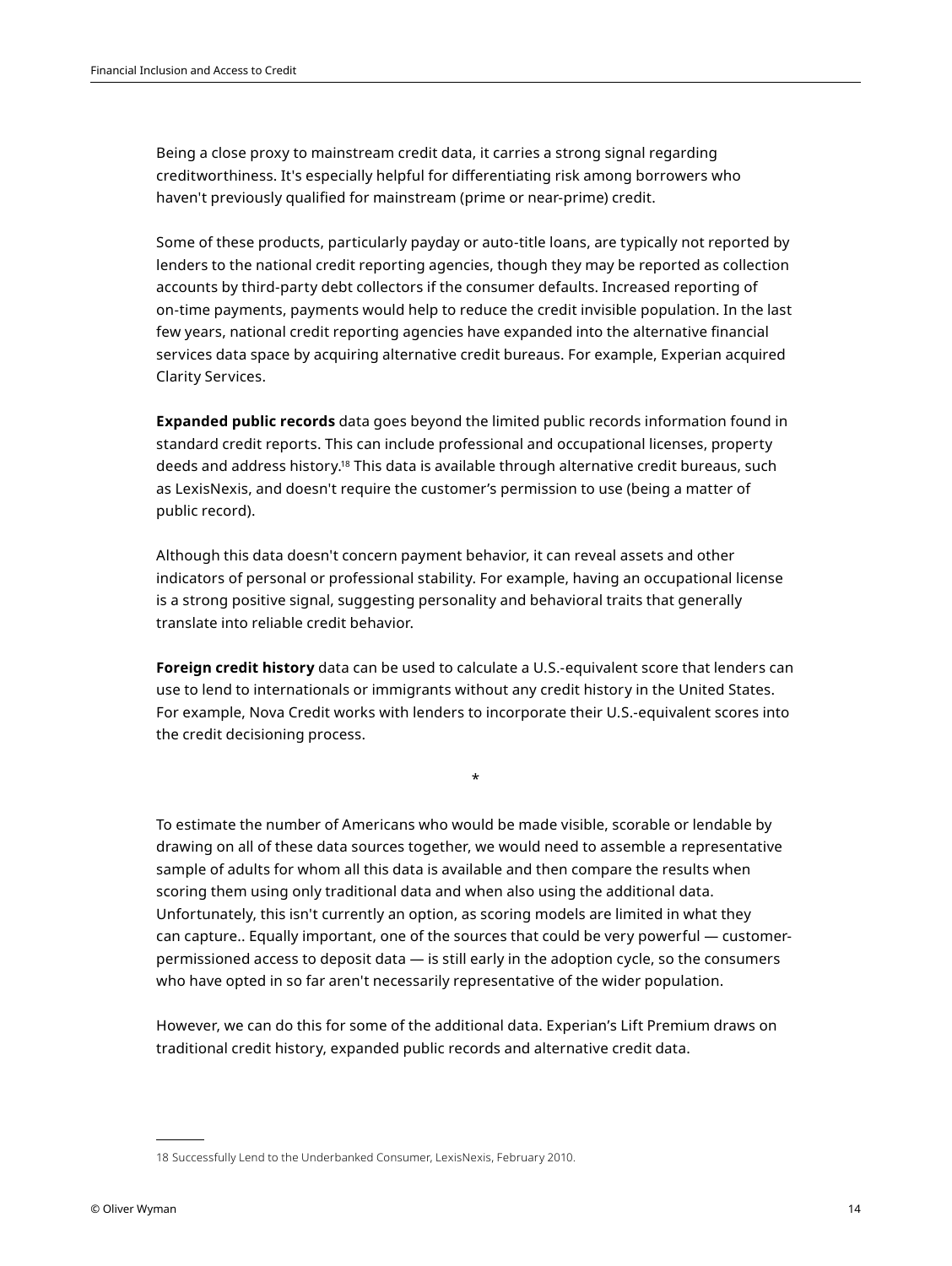In addition, Lift Premium takes into account rent<sup>19</sup> and utility payments to the extent that these are currently reported to Experian, including consumer-permissioned data for customers who have opted in. This was the most comprehensive view currently available to our analysis, but could be further improved upon in the future by expanded adoption of consumer-permissioned data, and by broadening the use of consumer permissioned deposit data beyond the identification of incremental tradelines to derive new features (e.g., cashflow stability).

Our analysis shows that with Lift Premium, virtually all of the 21 million conventionally unscorable consumers with a bureau file would become scorable, and over 1 million of them would have scores in the near-prime range or better. In addition, 6 million consumers who are currently subprime would be upgraded to near-prime or above, generally indicating they would become eligible for mainstream credit. Of the newly lendables, 1.7 million would be Blacks and Hispanics. Separate analysis conducted by Experian also indicated that, among the 28 million credit invisibles, over two-thirds of those who subsequently opened a tradeline would have been scoreable with Lift Premium.



#### **Exhibit 5: Impact of expanded data**

Source: Oliver Wyman Analysis; Experian data

<sup>19</sup> Positive rent payments data from RentBureau is passed on to the mainstream credit file, and is factored in calculation of Lift Premium score.

<sup>20</sup> Enhanced scoring on expanded data sources refers to Lift Premium — Experian's scoring model leveraging rent payments from Experian® RentBureau®, utility payments from Experian Boost®, expanded public records data (e.g., professional licenses) from LexisNexis and alternative financial service records from Clarity.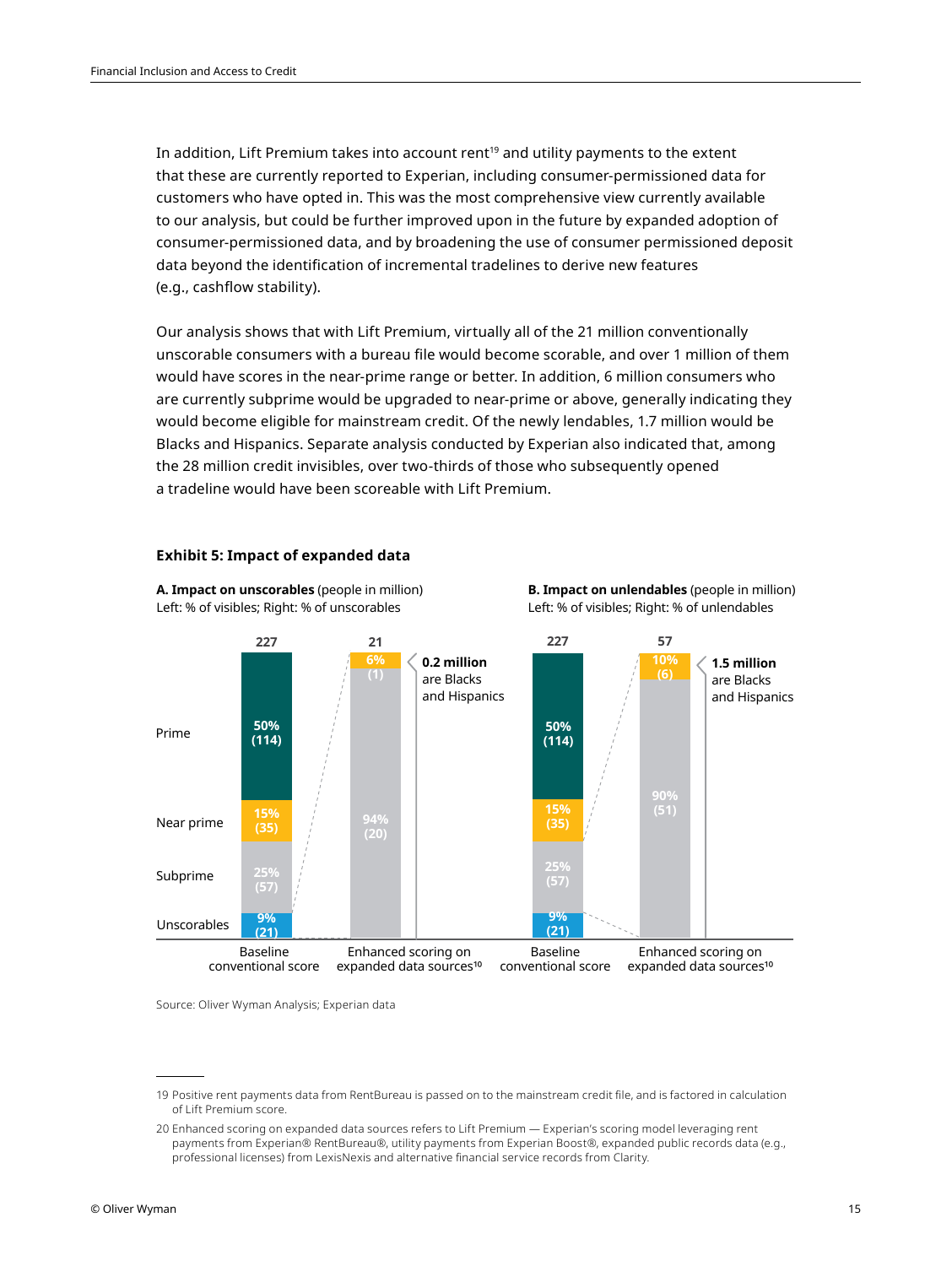## **OTHER WAYS TO EXTEND INCLUSION**

Improving risk differentiation isn't the only way of extending access to credit. Lenders can also provide products and advice that help people to get onto the credit ladder and improve their scores.

Several products that are already available aim at helping customers establish or rebuild credit histories. Credit builder loans, usually offered by credit unions, allow customers to deposit the borrowed amount (often between \$300 and \$1,000) into a locked savings account while they pay back the loan over a period of six to 24 months. Once the loan is repaid, the proceeds are made available to the customer. These have the dual benefit of building a credit history and savings, which could potentially be used as the deposit for a secured credit card which will generate further credit records. These work by extending a line of credit equal to a cash deposit made by the customer. Retail store cards and cards offered by national gasoline brands can also help to build credit records, having lower limits than other credit cards and correspondingly lower score thresholds.

#### **New ways to help consumers become visible**

Common paths to becoming visible (and scorable) include credit cards, student loans and guaranteed credit (e.g., by parents). Many consumers who lack access to these can find themselves in a Catch-22 situation. They need a credit history to become visible. But they can't get credit because they are invisible.

Industry players can address this problem by offering alternative methods for becoming visible. For example, some fintechs offer credit builder products which report history to the credit bureaus but don't require a credit check to apply.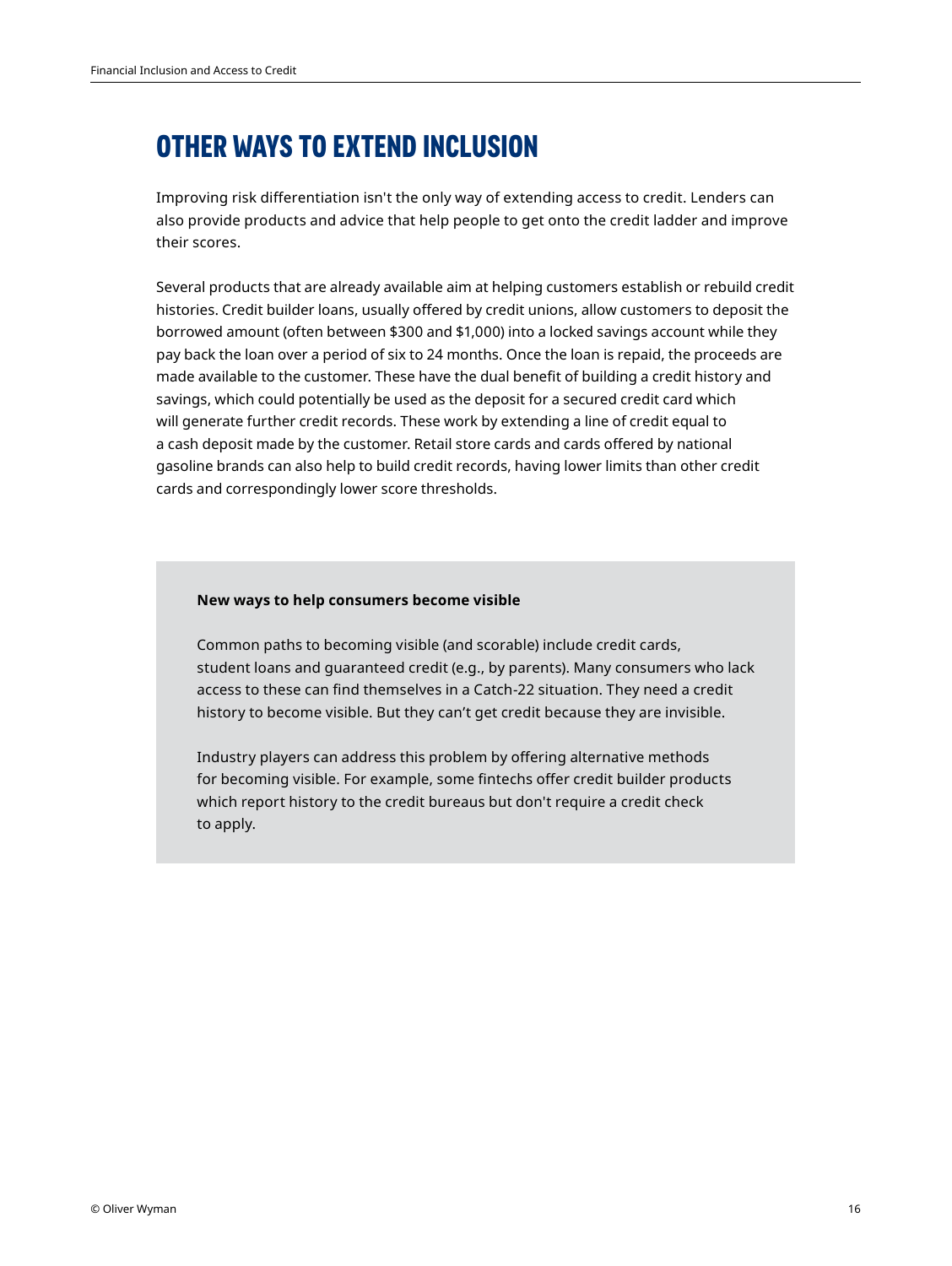Other products are aimed at directly providing credit to customers who couldn't otherwise obtain mainstream credit. Small dollar loans help borrowers pay emergency expenses and cover disruptions in pay, and report payments to national credit reporting agencies. Early wage access products provide an advance on paychecks by confirming individuals' employment and paycheck deposits. Some banks, as well as fintechs, also make directly deposited paychecks available to the customer as soon as they are paid by the employer, making the money available up to two days earlier than the traditional process. No fee overdrafts help customers with limited funds cover small but often critical expenses. Generally speaking, these overdraft and early wage access products aren't reported to national credit reporting agencies, so they don't contribute to building credit history. Buy now, pay later products allow individuals to acquire goods immediately with a downpayment and repay the remaining value of the goods in installments. Unlike purchases using a credit card, these products provide certainty about the payment schedule and the total cost. They can help people with insufficient savings to cover nondiscretionary expenses, such as dental care or veterinary services. In certain cases, these products can also help to build a credit history, if the providers of this credit furnish payment histories to credit bureaus.

#### **Measuring your impact**

Some lenders today measure impact of their products aimed at marginalized consumers by tracking consumer populations at different stages of the lending funnel, such as marketing, applications and approvals. They target reaching census parity in the ethnic and racial distribution of consumers. However, they generally don't collect race and ethnicity information directly, to ensure that it can't be misused in decisioning. In these cases, leveraging third-party tools and methodologies to infer race and ethnicity based on publicly available information can help lenders perform ex-post statistical analysis at a population level. An example of this is the Bayesian Improved Surname Geocoding method.

Beyond tracking the number of customers or accounts, lenders should aim to measure the impact of their products on consumers' lives based on more sophisticated financial health metrics. For example, Financial Health Network developed a framework that can be used to assess the financial health of individuals over time across a structured set of factors, including spending, saving, borrowing and planning. They also offer Attune, a tool that helps financial institutions assess their consumers' financial health.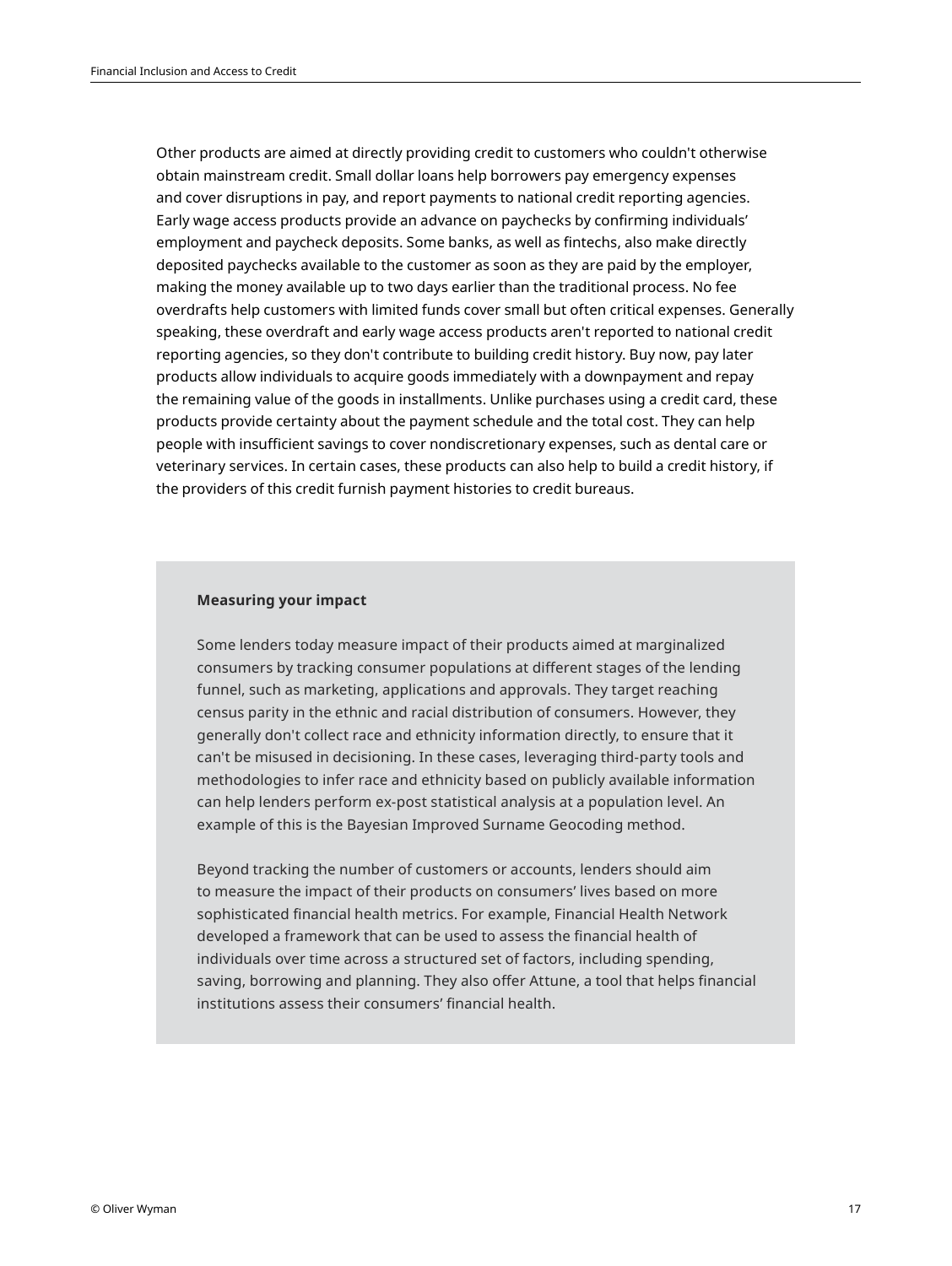Many without access to credit are suspicious of the financial system. This is especially true of the unbanked, undocumented immigrants and people who have previously defaulted and been subject to collections. Building trust requires lenders to communicate with people in language they understand. They must be transparent about all costs, and ideally should structure those costs to be easily understood and predicted.

Some lenders aim to cultivate a sense of community with their customers. Insofar as they are successful, this can make customers advocates of the product with friends and family who might otherwise be reluctant to use credit. Partnerships with community organizations can also provide a conduit to build more positive relationships and trust in historically underserved communities.

Of course, beyond information barriers, a root problem for many who are invisible, unscorable or subprime is poor underlying financial health, such as unstable income, lack of savings or difficulty managing expenses. While many root causes of financial health are beyond lenders' control, they can have an impact through the products, services and advice they provide.

Person-to-person advice can be expensive to provide, but self-service tools and partnerships with nonprofits can make advice available in a cost-effective manner. Budgeting apps allow users to connect their bank accounts so the app can track and categorize transactions, helping consumers adhere to their predetermined budgets. Credit monitoring services track customers' scores without performing a hard inquiry and let users know when their scores have changed, possible reasons why and how to improve them. In addition to those provided by national credit reporting agencies and third parties, some banks provide their own proprietary version of credit monitoring tools and link them with other financial education or financial wellness tools. Other firms have developed their own financial wellness scores and apps, which give users feedback or coaching on actions that improve their overall financial situation.

Beyond using financial wellness tools to provide advice to customers, banks and fintechs alike can turn similar ideas on themselves. Financial institutions use a variety of methods to assess customer needs and how well their offerings are tailored to those needs, but better measuring outcomes in terms of financial health can help to identify subtle barriers and enablers that affect the ultimate value they create for customers. As lenders continue to adapt their offerings and strategies to better serve the wider communities they operate in, a keen focus on such outcomes can help them steer, refine and redouble their efforts.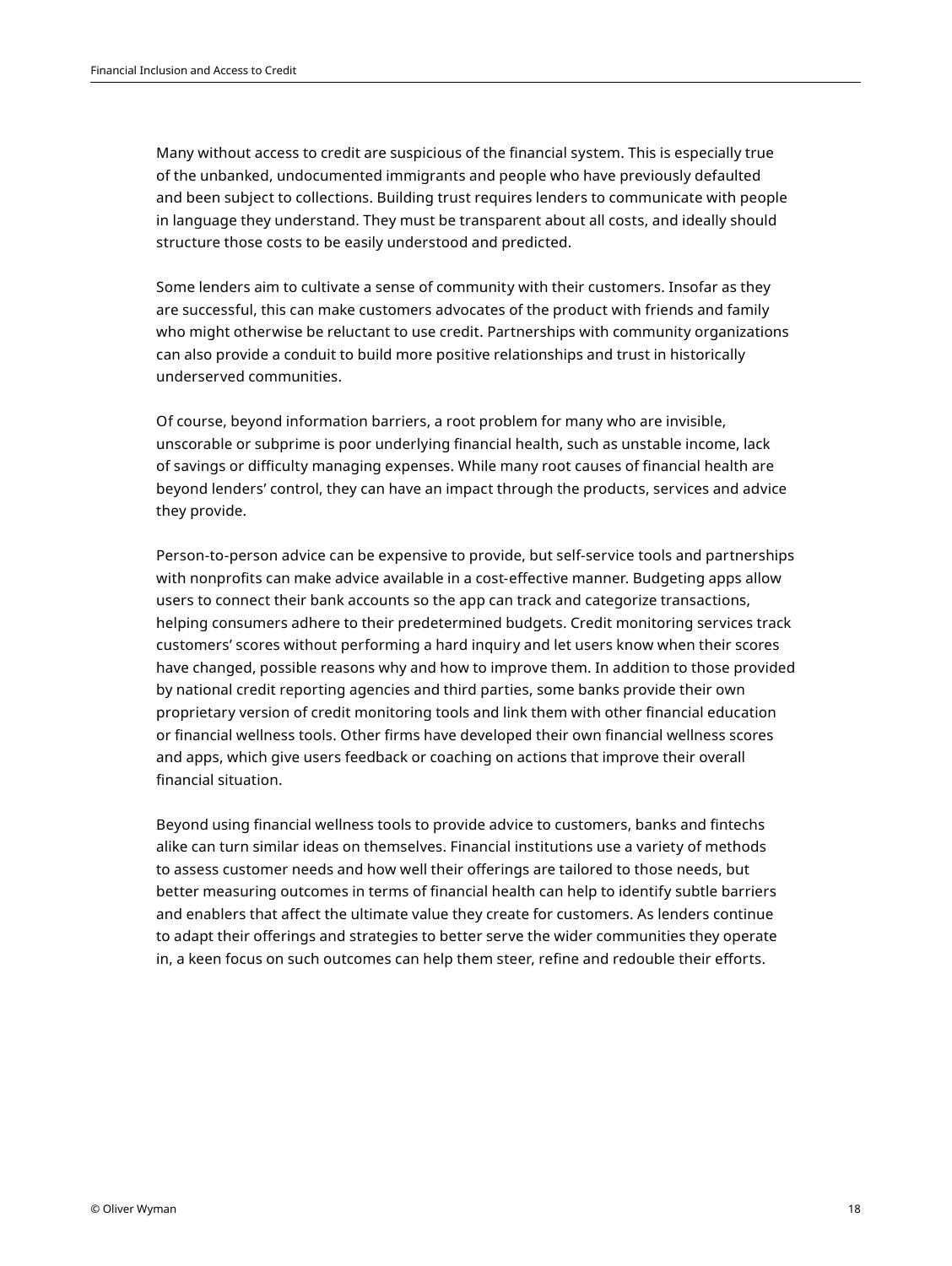## **CONCLUSION**

Credit plays an important role in the financial lives of many Americans — helping them to take advantage of opportunities like attending university, buying a car or a home, starting or expanding a business, and helping them to keeping things going when unexpected expenses arise. When granted and used responsibly, credit can help people build metaphorically richer lives, as well as actual wealth. Yet 106 million adult Americans, many of whom are credit worthy, lack access to credit at mainstream rates.

Responsibly expanding access to credit is both an untapped business opportunity and a chance to have positive social impact in our communities and with historically disadvantaged groups. By expanding the range of data sources drawn on and using the most advanced analytical techniques, roughly two-thirds of new borrowers from today's 28 million credit invisibles and all 21 million conventionally unscorable consumers could already be scored today. The same advances could also help identify 6 million consumers classified as subprime today who could be upgraded to near-prime or above, helping them to qualify for credit at mainstream rates. Expanding the adoption of consumer-permissioned data for credit decisioning can continue to expand the visible and lendable population, by enhancing risk differentiation among consumers with limited or no credit history.

Making credit available won't suffice for consumers to make good use of it if they don't trust credit or the institutions that advance it. Removing information barriers won't necessarily remove trust barriers. Lenders need to understand not only the likelihood that these consumers will repay a loan but what makes them reluctant to borrow. Achieving greater financial inclusion is not a job for risk managers alone.

The endeavor will require some investment in new analytical techniques, new data sources, new products and potentially new ways of engaging with communities. Better identifying and serving the creditworthy consumers they miss today is an opportunity to grow their business while doing good.